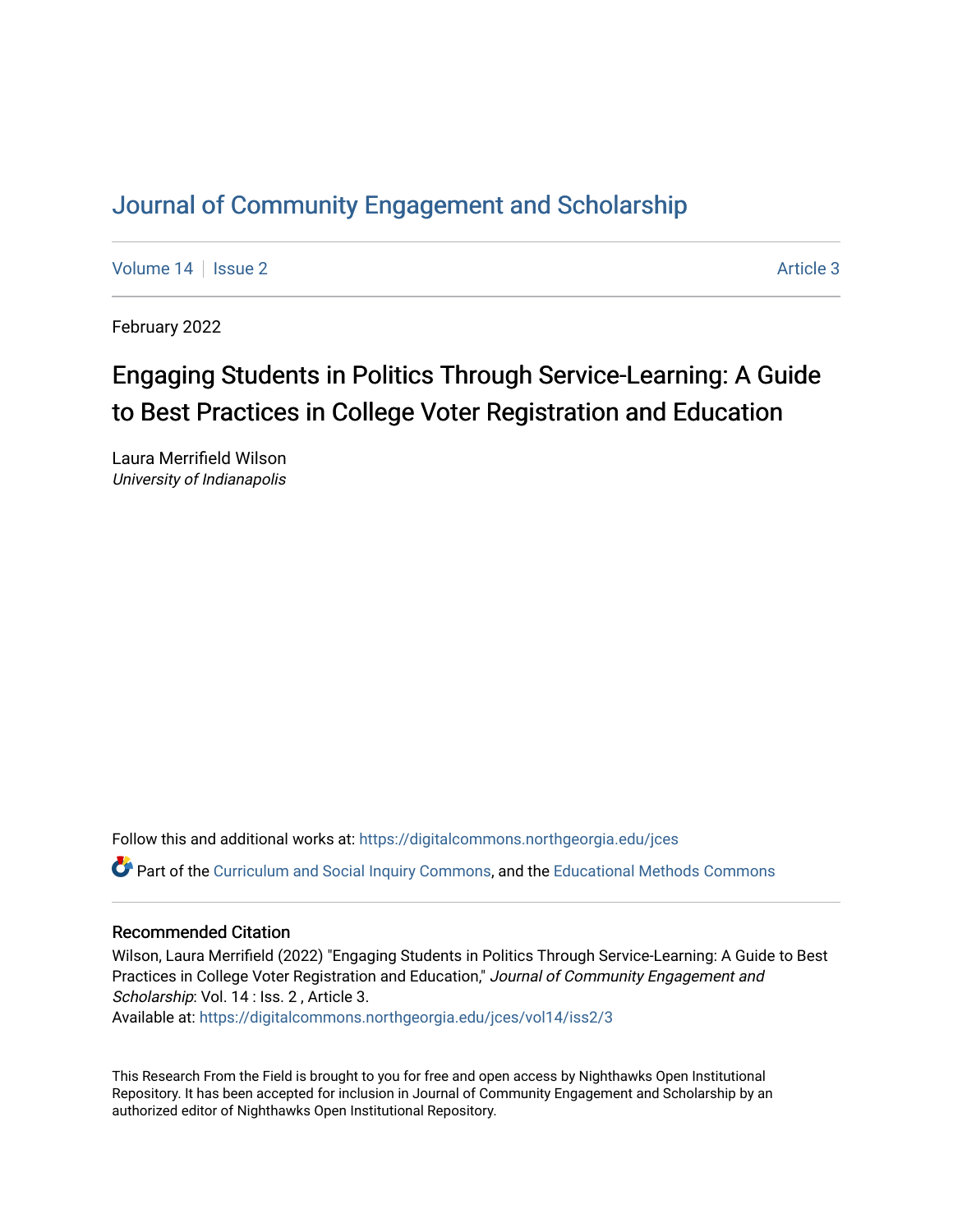### Engaging Students in Politics Through Service-Learning: A Guide to Best Practices in College Voter Registration and Education

### Cover Page Footnote

Notes Laura Merrifield Wilson is an associate professor of political science at the University of Indianapolis. This research was supported in part by an Election Engagement Grant from the Indiana Campus Compact. Correspondence concerning this article should be addressed to Laura Merrifield Wilson, Department of History and Political Science, University of Indianapolis, Indianapolis, IN 46227. Contact: lmwilson@uindy.edu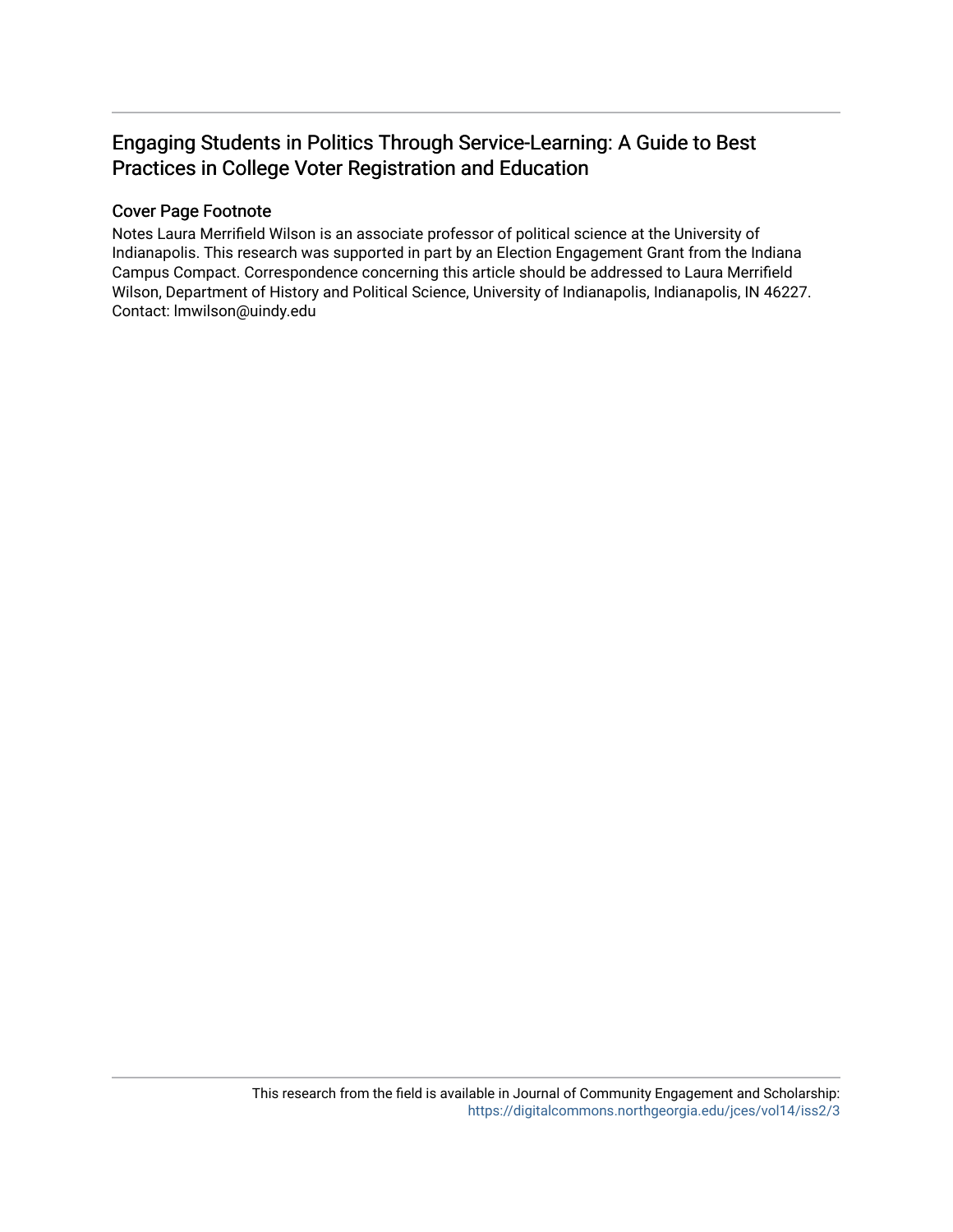## **Engaging Students in Politics Through Service-Learning: A Guide to Best Practices in College Voter Registration and Education**

Laura Merrifield Wilson

#### **Abstract**

Service-learning projects enable students to apply course concepts while connecting with and providing valuable services to their larger community. Such projects are particularly valuable in civic education, where students can act as the driving forces behind political engagement education and motivation efforts. "UIndyVotes!" is a student project focused on voter registration and education at the University of Indianapolis in Indiana. It aims to engage the campus and the community in upcoming elections. In its first two iterations (in 2016 and 2018), the project organized voter registration tables, door-to-door canvassing, and voter education programs. This case study assesses the efforts of the project, including its objectives, processes, programming, and partnerships, and recommends best practices for future campus voter registration drives. The improvements observed between iterations illustrate the value of organizing early, securing key partnerships, and delegating tasks via the university network and system available to students. This case study offers guidance and recommendations for how instructors can adopt and adapt these practices to create or enhance similar service-learning experiences on their own campuses.

In the fall of 2016, a group of students majoring in political science and their professor created "UIndyVotes!" a voter registration drive serving the campus and the larger community during an exciting election cycle. The initial pilot was successful, though sparse, and after learning from mistakes and challenges, a reiteration began for the 2018 election cycle. Like the initial drive, the 2018 drive was initiated by students who were invigorated by the election; but this time, faculty members outside the political science discipline, staff members across campus, and community partners were all interested in joining the effort. To prepare for an improved version of the program, the faculty leader analyzed gaps in outreach and inconsistencies in other components of the 2016 project based on feedback from students and community partners. Faculty, staff, and students from various academic disciplines and departments, including the Center for Community Outreach and Service Learning, Office of Student Affairs, the College Democrats, and the College Republicans composed a leadership committee. They suggested, arranged, and organized drafts of schedules and lists of programs while identifying and seeking funding from both internal and external sources.

Despite having the same name, mission, and objectives, "UIndyVotes!" Voter Registration Drive changed considerably from the 2016 pilot program to 2018's improved iteration. The project utilized community and participant feedback to expand its reach while improving the quality and quantity of activities in which participants could engage. Ultimately, the 2018 iteration of "UIndyVotes!" engaged more participants and achieved wider reach.

This case study analyzes the growth from the 2016 pilot program to the improved 2018 program, considering challenges and developments in terms of key features of the voter registration drive. It begins by comparing the project's central components—defining its mission and objectives, designing the marketing materials, arranging mobilization, coordinating outreach and community partnerships, organizing programming, and securing funding—across the two cycles. Then, based on these initiatives and outcomes, it recommends best practices for organizing and implementing similar voter registration drives on other college campuses. Explanations and optional variations are also presented for consideration. Finally, the case study concludes with a discussion of the potential impact of projects like this and suggestions for further opportunities.

#### **Literature Review**

Voter registration drives have made a consistently positive impact on voter registration itself, though the estimated magnitude of that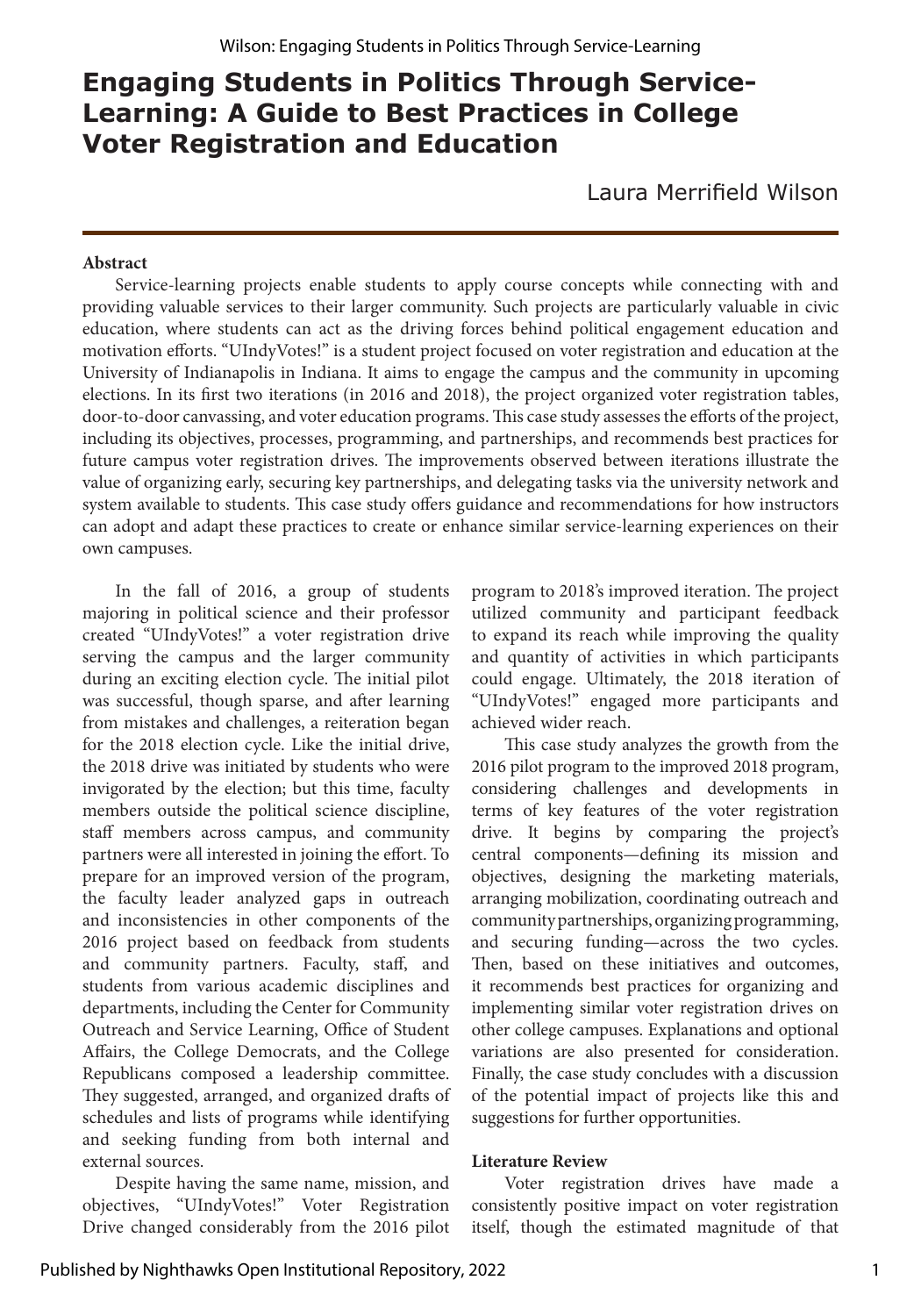impact has varied across studies. Seminal texts within the canon have long held that more difficult registration laws and procedures (Wolfinger & Rosenstone, 1980) along with the burden of expiring registrations (Schlozman et al., 2004; Squire et al., 1987) can depress electoral participation. Nickerson (2015) noted that "a sizable number of citizens are deterred from voting as a direct result from voter registration" (p. 99) and that efforts to reduce this barrier lead to an increase in registered voters. The challenges associated with registration can be addressed with voter registration drives, which Cain and McCue (1985) determined provide the guidance and help that increases citizens' likelihood of registering to vote (compared with the changes they will register independently).

Numerous scholars have found that an increase in voter registration does not necessarily translate into an increase in voter turnout (Gans, 1990; Hanmer, 2009; Knack, 2001; Martinez & Hill, 1999). But because registration is a prerequisite for participation, increasing registration increases opportunities for individuals to participate (if they so choose) and thus promotes the democratic principle of participation. As Kasdan (2012) argued, "Our democracy is strongest when all eligible citizens participate. And to do so, they need to be registered to vote" (p. 1).

Using a voter registration drive as a servicelearning opportunity allows college students to engage in politics without partisanship or deep knowledge of the discipline. Studies have shown the positive effects of service-learning experiences on students' academic performance, values, self-efficacy, and leadership, all of which are important factors in being a productive citizen and community member (Astin et al., 2000; Eyler et al., 1997; Kahne & Sporte, 2008; Markus et al., 1993). Marullo and Edwards (2000) further argued that service-learning can stimulate social change by engaging students as "active promoters of a more just society" (p. 895). An experimental study by Markus, Howard, and King (1993) revealed that students who participated in servicelearning sections of college courses strengthened their "belief that one can make a difference in the world" (p. 411). Westheimer and Kahne (2004) expanded upon this by arguing that servicelearning experiences can nurture students toward justice-oriented citizenship that seeks to identify injustice and to address the causes of the problem, not just the symptoms. Such efforts can further benefit both the students and the community when community-university partnerships align in

mission and serve to advocate for and empower all participants (Strand et al., 2003a, p. 17).

Service-learning has not always been applied to political science courses, but more recent literature spanning the last three decades demonstrates exciting potential for growth and success in such opportunities. Morgan and Streb (2001) determined that students involved in service-learning projects in which they can help make decisions strengthen their own sense of citizenship, arguing that "service-learning is a great tool to develop better citizens" (p. 167). Battistoni (2002) found that incorporating a voter registration drive as a service-learning component into a political science course led to an increase in registered voters as well as an enhancement of students' critical thinking skills. Megivern (2010) further argued that such opportunities constitute "justice-based service-learning" (p. 66), a particularly relevant concept that encourages political engagement by seeking to address problems without involving partisanship.

Other studies have evaluated the impact of service-learning projects on students' civic engagement more generally, and many have reported that students' participation in these programs has a positive impact on their political participation and outlook (Battistoni, 2000; Bringle & Hatcher, 1995, 2009; Furco, 1996; Westheimer & Kahne, 2004). Winston (2015) found that this positive impact lasted long after participants graduated, particularly in terms of voting (p. 92). While Butin (2006) and Mitchell et al. (2015) have challenged the certainty of these claims, the likelihood of a positive correlation between meaningful servicelearning opportunities like voter registration drives and strengthening students' educational, social, and political development underscores the prospective value of this pursuit.

The interest in and need for student voter registration drives is growing: Scholarship in the field is increasing, and resources devoted to making campus drives more efficient and effective are becoming more prevalent. Rank et al. (2019), chronicling their work with campus-wide voter registration drives in 2016 and 2018, concluded that this work provides "significant, underutilized opportunities for learning" (p. 145). Building on Gould et al. (2011), Hylton (2018) found that students were more likely to exhibit increased social empathy and civic literacy through civic engagement, while Barnett (2018) affirmed the positive impact of service-learning on political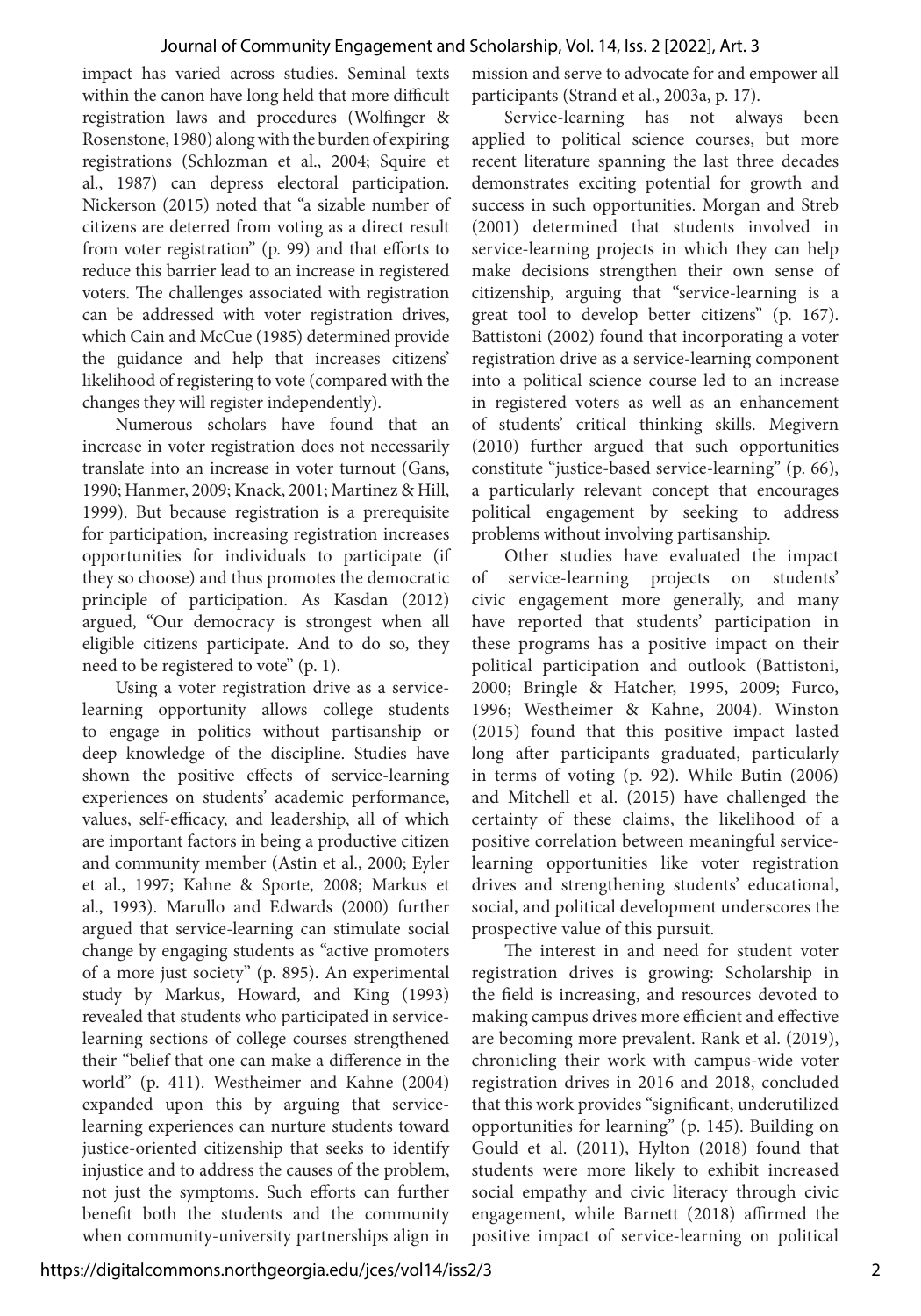#### Wilson: Engaging Students in Politics Through Service-Learning

efficacy. Students' leadership in civic engagement activities has likewise garnered media recognition (Anft, 2018; Bennion & Michelson, 2018; Stockman, 2018) and coincided with new resources available to aid in the process. Programs such as the ALL IN: Campus Democracy Challenge (Civic Nation, n.d.), Ask Every Student (n.d.), the Campus Engagement Election Project (n.d.), and the Campus Vote Project (n.d.) offer thoughtfully crafted resources that focus on topics such as training, recruitment, classroom integration, and digital connections (the latter prompted by COVID-19 for 2020 drives). These tools are free and easily accessible for student voter registration drives, making the effort less challenging and likely more successful particularly during the 2020 cycle, when many campuses were conducting courses primarily or exclusively online.

#### **Organizing and Implementing "UIndy Votes!" in 2016 and 2018**

#### *Defining Mission/Objectives*

The 2016 pilot and the 2018 program were both driven by a simple mission: students helping students register to vote. Beyond this mission, however, the two iterations differed substantially in terms of their registration and education goals. While the 2016 pilot focused solely on registering students, the 2018 program expanded its goals to include registering community members through tabling at community venues, such as the local YMCA, and through strategic canvassing in low-income neighborhoods as well as those neighborhoods likely to include eligible but unregistered voters. Similarly, the 2018 program had more robust objectives related to educational programming, with an emphasis on community outreach to appeal to both community members and students.

Both iterations of the program took place on the campus of the University of Indianapolis with a student population of around 5,500, and in the surrounding southside Indianapolis community, which is notable for housing the largest Burmese American population in the country (Hussein, 2017). After the 2016 pilot, however, it became clear that simply focusing on voter registration without considering the education component was not achieving the goal that had motivated the drive in the first place: preparing voters, through both registration and education, to participate in upcoming elections. In 2018, the program's mission expanded to incorporate voter education so that once individuals were registered, they had opportunities to learn more about voting and the next election.

The 2018 program's educational efforts began with a mini-lecture series on campus that aimed to educate attendees about topics important to American democracy. As part of the series, a "Constitution Crash Course" was held on Constitution Day, replete with birthday hats, cake, and conversation led by a faculty panel, both to commemorate the document's birthday and to teach attendees about the Constitution. The series also included a "Know Your Candidates" panel in which faculty led a presentation and audience discussion on the major positions, candidates, and issues that voters would see on the ballot. This series was open and advertised on campus as well as to the larger community. The program also arranged "watch parties" for the televised Senate debates and election night coverage; participants were treated to both a social atmosphere (with pizza, refreshments, and prizes for attendees) and an intellectual discussion, as faculty offered remarks prior to the programming and a led a debriefing and critical analysis afterward. These events were facilitated through on-campus partnerships with the Honors Student Association, the President's Office, the Student Affairs Office, the Department of Philosophy and Religion, and the Department of History and Political Science. By incorporating a variety of events at different dates, times, and spaces, the 2018 program prioritized voter education alongside registration and made education opportunities accessible to a wider audience.

#### *Designing Marketing*

Marketing "UIndyVotes!" both internally on campus and externally to the community enabled the program to recruit new members, advertise activities, and generate excitement about the election more broadly. In the 2016 pilot program, marketing was sparse though consistent, relying almost exclusively on participants' initiative in maintaining email correspondence and social media. No dedicated sites were created for the program.

The desire to establish a more consistent brand and to facilitate greater outreach on campus and in the community led to a more strategic marketing plan for the 2018 program. The university's communication and marketing and IT departments helped in this effort. A dedicated website and email address were created for the program, using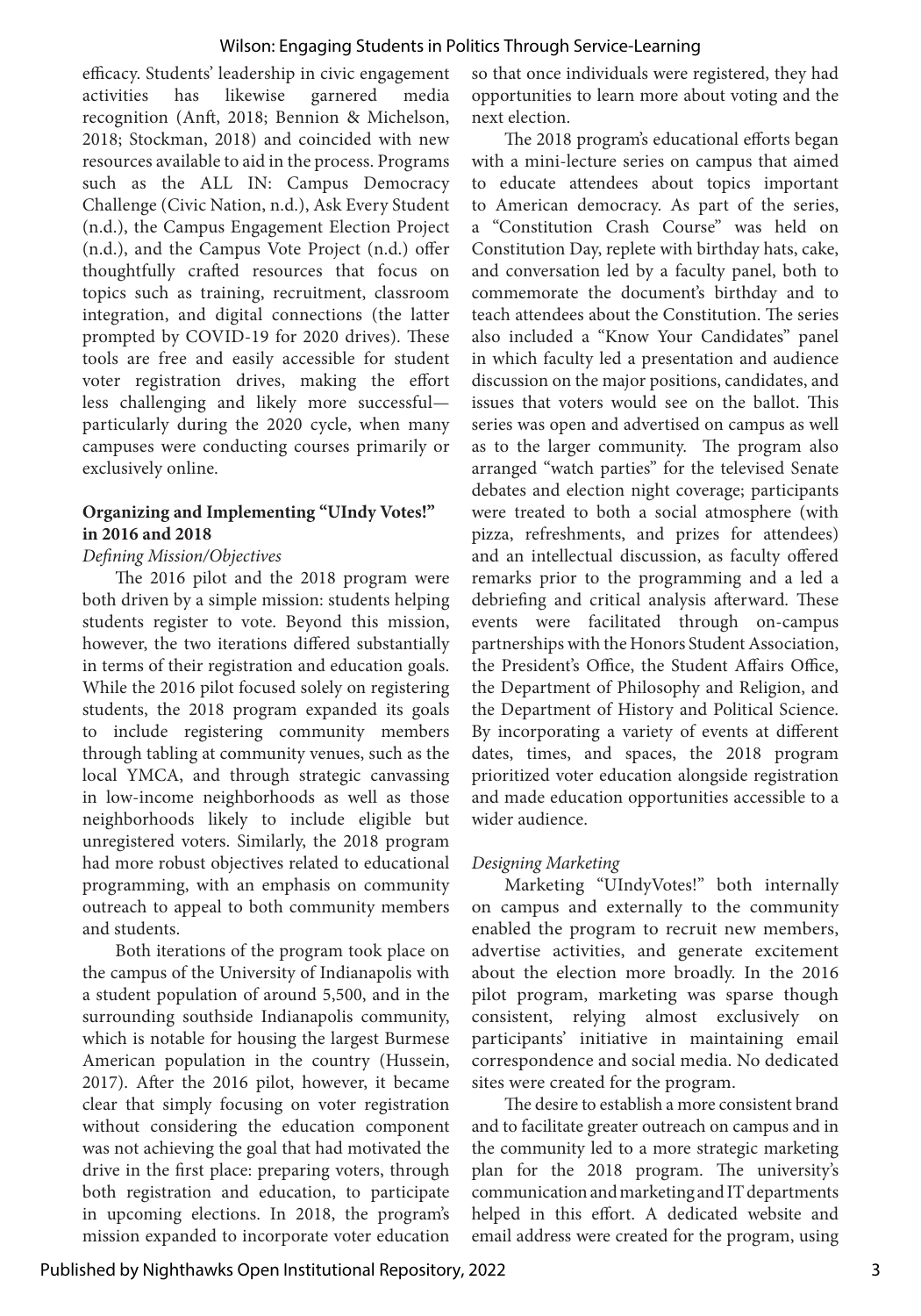"UIndyVotes!" name as the URL. The website included official, high-quality pictures taken by the university photographer; a comprehensive calendar of activities with dates, times, and locations; a list of community partnerships and sponsorships; and links to the project's official email and social media accounts. The communications and marketing team designed a logo for the drive's exclusive use. Accounts on Twitter, Instagram, and Facebook allowed the project to interact with participants and followers, post advertisements for upcoming events, answer common questions about voting, share motivational quotations about democracy, and repost participants' "Why I Vote" stories (with their consent). The latter strategy was particularly effective because program members could share or repost stories from the "UIndyVotes!" accounts, exposing their friends and followers to those posts.

#### *Arranging Mobilization*

Most participants in the 2016 pilot program were students enrolled in the coordinating Campaigns and Elections course. Other students who had heard about the project and indicated interest via word-of-mouth were also able to join. In total, 23 students and four faculty members participated in 2016. A more organized approach in 2018, beginning with a training 2 weeks before kickoff, garnered a higher response rate and netted 32 students, six faculty, and four staff members. Activities strategically corresponded with the curriculum taught in the Campaigns and Elections course. Canvassing efforts, for instance, coincided with the textbook chapter and class discussion on face-to-face mobilization techniques.

In addition, weekly critical engagement exercises (in which students reflected on their experience and related it to the reading and dialogue in the class) gave students space for reflection and connection; their responses ranged from being surprised that they were able to interact with potential voters as much as they did, to disappointment that some people declined to register, to excitement when others who were already registered still wanted to thank them for their work and share their passion with them. These weekly assignments provided invaluable assessments of what was effective and what could be improved in the program from the student perspective. Many students spoke about the challenges they faced while registering voters, including the complex forms that prospective registrants found confusing and intimidating and the negative responses that some students received

when asking people if they were registered. While most of the critical engagement exercises revealed students' unanticipated positive experiences, their recognition of state differences in voter registration processes and the looming challenges of ballot access and voter disenfranchisement enabled critical discussion and analysis about the major contemporary challenges involving voting. Perhaps more than any other activity through "UIndyVotes!" this reflection exercise and subsequent conversation connected the daily work of the project with the larger national context.

Students enrolled in the coordinating course were required to attend program activities, but others across campus got involved as well. The leadership team expanded: While a single professor spearheaded efforts in 2016, in 2018 an Election Engagement Committee led the charge, including leaders from the College Democrats and College Republicans, the Center for Service Learning and Community Engagement, Indianapolis Student Government, Office of Student Affairs, and a specially designated student project coordinator. Thus, the 2018 program truly became a campuswide effort. Members of the committee organized the events, recruited volunteers to participate, and, in some cases, helped donate money or supplies to offset expenditures (e.g., providing pizza for debate watch parties). The student project coordinator served as the student leader, exemplifying outstanding leadership, organization, and intellectual promise.

Participants were required to attend a 2-day, 2-hour training on how to register voters and respond to frequently asked questions. The first day of training was led by a representative from the Marion County Clerk's Office, who discussed the voting process itself and brought in actual voting machines and mock ballots to allow participants to practice the voting experience themselves. The second day of training was led by a representative from the Indianapolis League of Women Voters, who taught the participants how to register others, modeled how to answer questions about the voting process, and facilitated role-playing scenarios in which participants pretended to register other participants and answer challenging but important questions.

While participating in the program, students in the Campaigns and Elections course were required to fulfill certain activity requirements in the categories of lecture, education, and immersion. In the 2016 pilot, students only needed to complete a minimum number of hours and often selected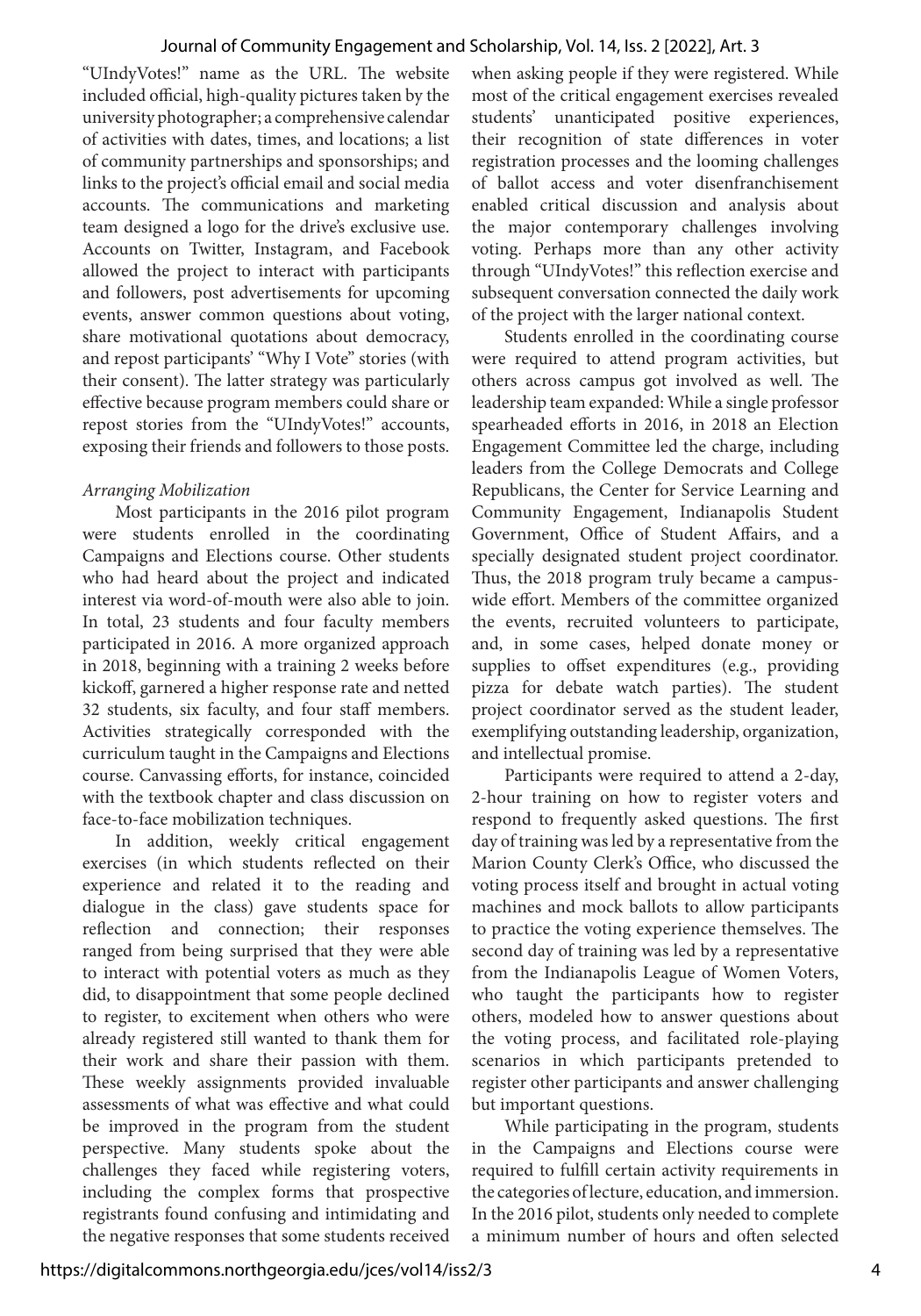activities with which they were already familiar and comfortable. This programming change gave students experience with all components of the project and prevented them from limiting themselves to presumably "easier" events or activities. It also aligned with the course's objectives of exposing students to real experiences of voter mobilization, registration, and education.

#### *Coordinating Outreach/Community Partnerships*

Of all of the components that varied between the 2016 pilot and the 2018 program, the work with community partnerships changed most substantially. The debut of [project name] focused on convenience as a motivation for outreach, looking at groups and places that were geographically close to campus and thus easy to reach. The 2016 training was led by the Marion County Board of Elections (who returned in 2018 alongside the League of Women Voters), and off-campus outreach included working with the University Heights Neighborhood Association and the fourth-grade classes at Raymond F. Brandes Elementary School. These partnerships prioritized convenience and proximity to the university without considering impact, which limited the effectiveness of the work. This was especially evident in the canvassing effort in the surrounding neighborhood, which was comprised of older citizens who were regularly politically active and did not need to register to vote as well as students renting in the neighborhood who had already been reached through tabling on campus.

In 2018, the program began to reconsider its canvassing efforts; evaluating the places where residents were more likely to be unregistered and perhaps less informed about the election process led the program to consider a wider range of community partnerships. The service-learning and community partnership director on campus connected the program with two Indianapolis public housing neighborhoods, Laurelwood and Rowney Terrace, and with an adjacent community with a high Burmese American population and a welcoming homeowner's association, Orchard Park. These neighborhoods each had leaders who were excited to partner with the program and felt that their community could benefit from its mission and activities. The university's association with the Baxter YMCA also provided an offcampus opportunity to establish voter registration tables. The Y's enthusiasm to participate was so great, in fact, that it advertised for [project name] and waived the membership fee for visitors coming

to the Y just to get registered. The elementary school activity was relocated to Jeremiah Gray Elementary, a school slightly further from campus that did not already benefit from a relationship with the university; the program was thus able to expand its reach into the larger community. In all cases, planning and meeting with community partners and leaders both before and during the events ensured that expectations were clear and that operations ran smoothly.

#### *Organizing Programming*

Programming is the central feature of any voter registration drive: It should not only support the mission of voter registration but also outline how that mission will be realized. Both the 2016 and 2018 iterations of "UIndyVotes!" used voter registration tables in key locations on campus (especially the dining halls, student center, and residence halls) and door-to-door canvassing efforts to reach potentially unregistered voters. In the 2016 pilot, volunteers primarily used paper forms to register voters; the 2018 program shifted to electronic submission because it was more efficient and more accountable than the paper forms. It is important to note that in canvassing efforts where internet access was less available or in cases where registrants did not have a state driver's license (a necessary component of the online application), paper forms were always available as a backup and used as needed.

The 2018 iteration of the program included more education-based events, which ensured that the program was educating new voters in addition to registering them. Because Indiana's voter registration deadline is 29 days before an election, the program was able to continue hosting educational events past the registration deadline in early October to keep excitement and momentum up before the election itself. In total, programming included voter registration tables in the student center and at the YMCA, door-to-door voter canvassing efforts in three neighborhoods, a minilecture series with a roundtable discussion on the Constitution, a "Know Your Candidates" panel about races on the ballot, two Senate debate watch parties, an educational activity with the fourthgrade classes, and an election night watch party at the student center.

#### *Securing Funding*

 Because the actual cost of registering voters is quite small, a voter registration drive can be effective with minimal funding. Financial support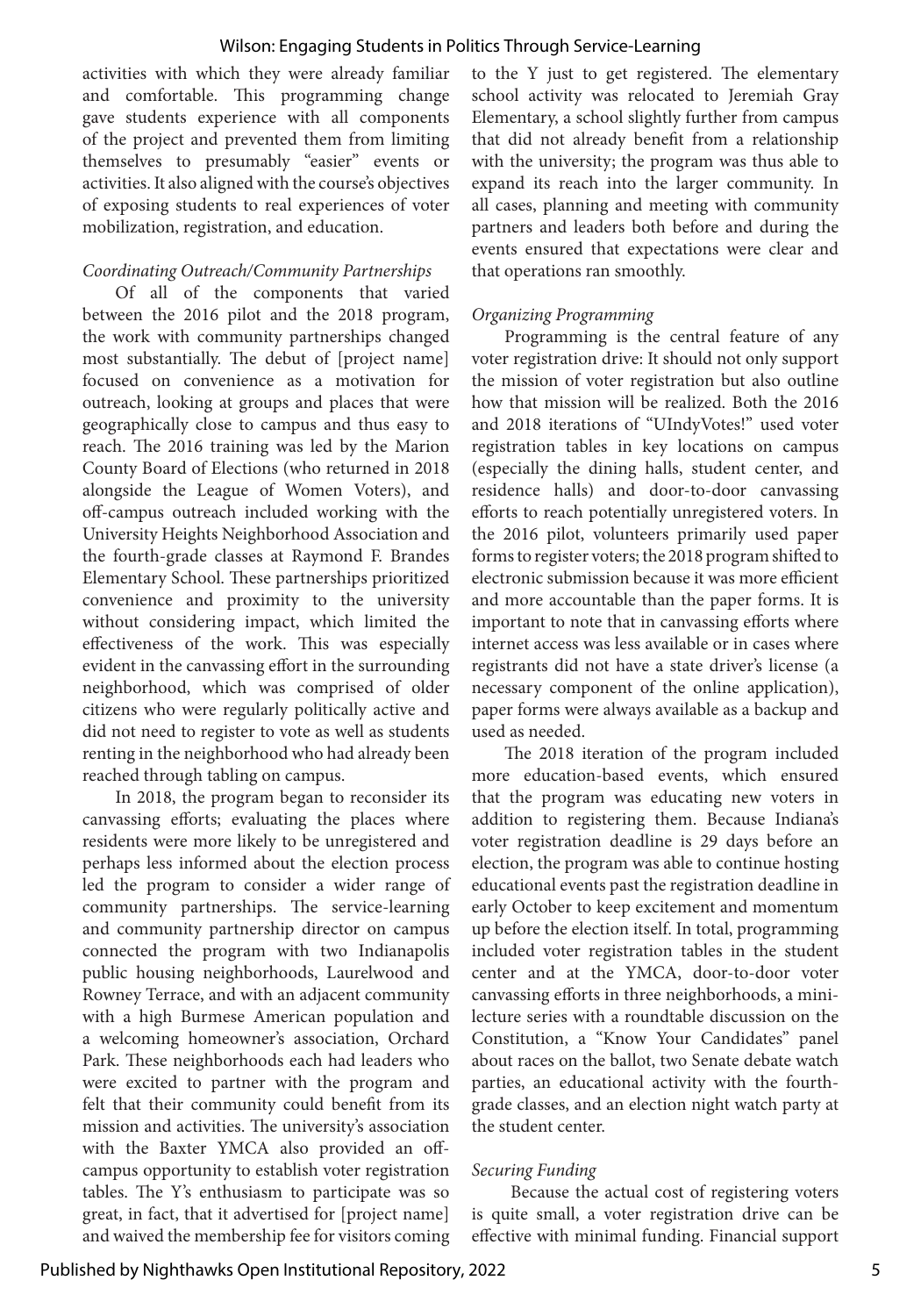is crucial, however, to expanding a drive's aims and for creating cohesion and excitement among participants and registrants. As Nickerson (2015) noted, even grassroots efforts running voter registration drives can be expensive in terms of both time and money.

Expanding the drive's impact required coming up with more programs and more money to fund them. "UIndyVotes!" was fortunate to receive an Election Engagement Grant from the Indiana Campus Compact for both the 2016 pilot and 2018 program, which covered printing and materials (such as T-shirts, food, table decorations, and clipboards and pens for canvassing). When possible, free tools already available to the program were used, such as the university's website design and hosting resources, professional pictures, and email accounts. To subsidize other costs, the program partnered with various groups on campus who were willing to loan resources to help the effort. The President's Office allowed the program to rent the president's house for the Senate debate watch parties and paid for refreshments for attendees. The Office of Student Affairs loaned the program space in the student center and covered food costs for the election night watch party, and the Shaheen College of Arts and Sciences helped cover some of the printing costs for flyers and handouts promoting the debate watch parties and the election night party. Mapping out each activity, detailing necessary costs, and noting supplemental but not required costs allowed for the formulation of a flexible budget that focused on making the effort as effective, efficient, and exciting as possible without losing sight of the mission.

#### **Best Practices for Voter Registration Drives** *Start Small*

The focus of a voter registration drive can be as simple and direct as registering voters; a successful voter registration drive only has to accomplish that task. As "UIndyVotes!" has expanded and evolved in two iterations, the program has broadened its mission and objectives.

It now seeks to include a wider target audience (both college students and community members) and to educate and engage voters (in addition to registering them). Because program administrators are constantly learning and improving, the project will naturally change over time while maintaining voter registration as its core focus. The COVID-19 pandemic required the program to significantly change how it reached voters ahead of the 2020 election (these changes will be discussed below), but the challenges neither deterred nor distracted from the primary missions of voter registration and education. Though this case study highlights the program's six key components and how they improved from the initial pilot, each of these components could be pared down significantly to match the needs and resources available. They provide a general framework of how to organize and structure a voter registration drive on campus, with the benefit of flexibility to accommodate different situations.

#### *Organize Early*

One of the most notable differences between the two program cycles was the level of organization. In 2016, the activities, partnerships, and funding were secured just weeks before the program began, leaving little time to plan, advertise, and recruit; the 2016 program was solely focused on execution. Three months before the drive kickoff in 2018, however, planning began with the creation of a cross-campus leadership committee and the brainstorming of activities, partnerships, and sponsorships. This cushion also provided time to fully incorporate the programming into the partner class's syllabus, to build in opportunities for student reflection, and to cultivate successful community partnerships. The 2018 program was able to ensure, as Strand et al. (2003a) have argued, that the project was working with the community organizations on how to best respond to their needs—not just presuming what those needs might be (p. 16). With the unanticipated events of 2020's COVID-19 pandemic, some of what was planned had to be executed differently, but the early planning sessions still provided a starting point for later revisions. In this case, beginning the planning process months out was ultimately less effective because the plans made in January and February of 2020 inevitably had to be revised. By communicating regularly with the university, community partners, and students, the program ensured that everyone was up-to-date with details and that all the necessary protocols were being followed to fulfill the program's mission of registering and educating voters while adhering to public health guidelines. Adaptability and grace made it possible to adjust as needed without scrapping the project entirely.

Securing funding and creating a website, email address, and social media accounts were important tasks to complete early. They allowed us to determine where we could/should allocate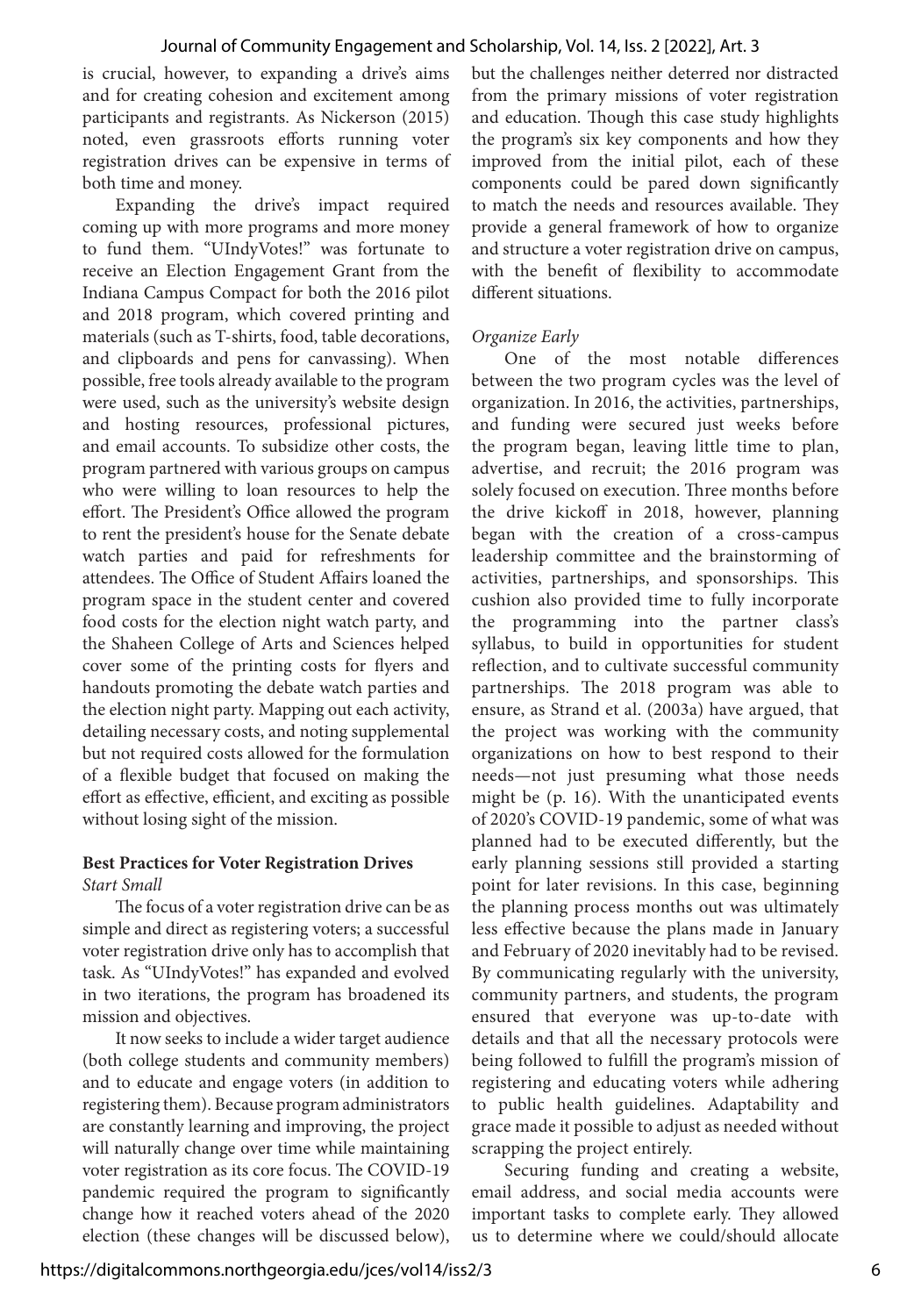**Table 1.** Best Practices Summary

| <b>Practice</b>                     | 2016 pilot                                                             | 2018 revision                                                                                                                                             |
|-------------------------------------|------------------------------------------------------------------------|-----------------------------------------------------------------------------------------------------------------------------------------------------------|
| <b>Start small</b>                  | Limited to canvassing                                                  | Included tabling in addition to canvassing                                                                                                                |
|                                     | Focused on immediate<br>community                                      | Expanded strategically based on<br>community needs and connections                                                                                        |
|                                     | Concentrated just on voter<br>registration                             | Added voter education component                                                                                                                           |
| <b>Organize</b><br>early            | Began during the semester,<br>making curricular additions<br>difficult | Started in late spring to devise and<br>incorporate activities that directly related<br>to material in the syllabus and course<br>structure               |
|                                     | Reached out to potential<br>partners weeks before event(s)             | Built relationships months in advance to<br>allow for discussion, mutual assessment of<br>needs and services, and plenty of time for<br>preparation       |
|                                     | Did not use any official social<br>media                               | Created website, design, and social media<br>a few months before kickoff                                                                                  |
| Create<br>strategic<br>partnerships | Created partnerships based on<br>convenience                           | Built connections with the larger<br>community                                                                                                            |
|                                     | Relied on individual networks                                          | Tapped into institutional networks                                                                                                                        |
|                                     | Used personal contacts as<br>available                                 | Identified key players on campus and<br>organized leadership committee to guide<br>decision-making and implementation                                     |
|                                     | Provided basic services without<br>considering community<br>difference | Worked to approach each community<br>based on its needs (i.e., employing a<br>translator or emphasizing education when<br>voters were already registered) |
| <b>Keep good</b><br>records         | Took paper notes and logs<br>to track participation and<br>engagement  | Kept details about meeting notes,<br>participants' contact information,<br>discussions and agreements with partners,<br>etc.                              |
|                                     | Relied on the paper sign-up<br>method                                  | Utilized Google Drive to share information<br>with everyone virtually and allow for real-<br>time changes                                                 |

money and to showcase our work in the service of both marketing and recruitment. These activities occurred over the summer. Training began after Labor Day, and 3 weeks of voter registration tables and door-to-door canvassing filled out the rest of the month. An early state registration deadline meant that the time between the deadline and the actual election was dedicated to voter education

efforts that kept up the excitement before the election and further prepared the new voters for the actual voting process. Planning these activities, partnerships, and recruitment, preparation, and implementation logistics required a few months of work before the kickoff to make the program as smooth and as impactful as possible.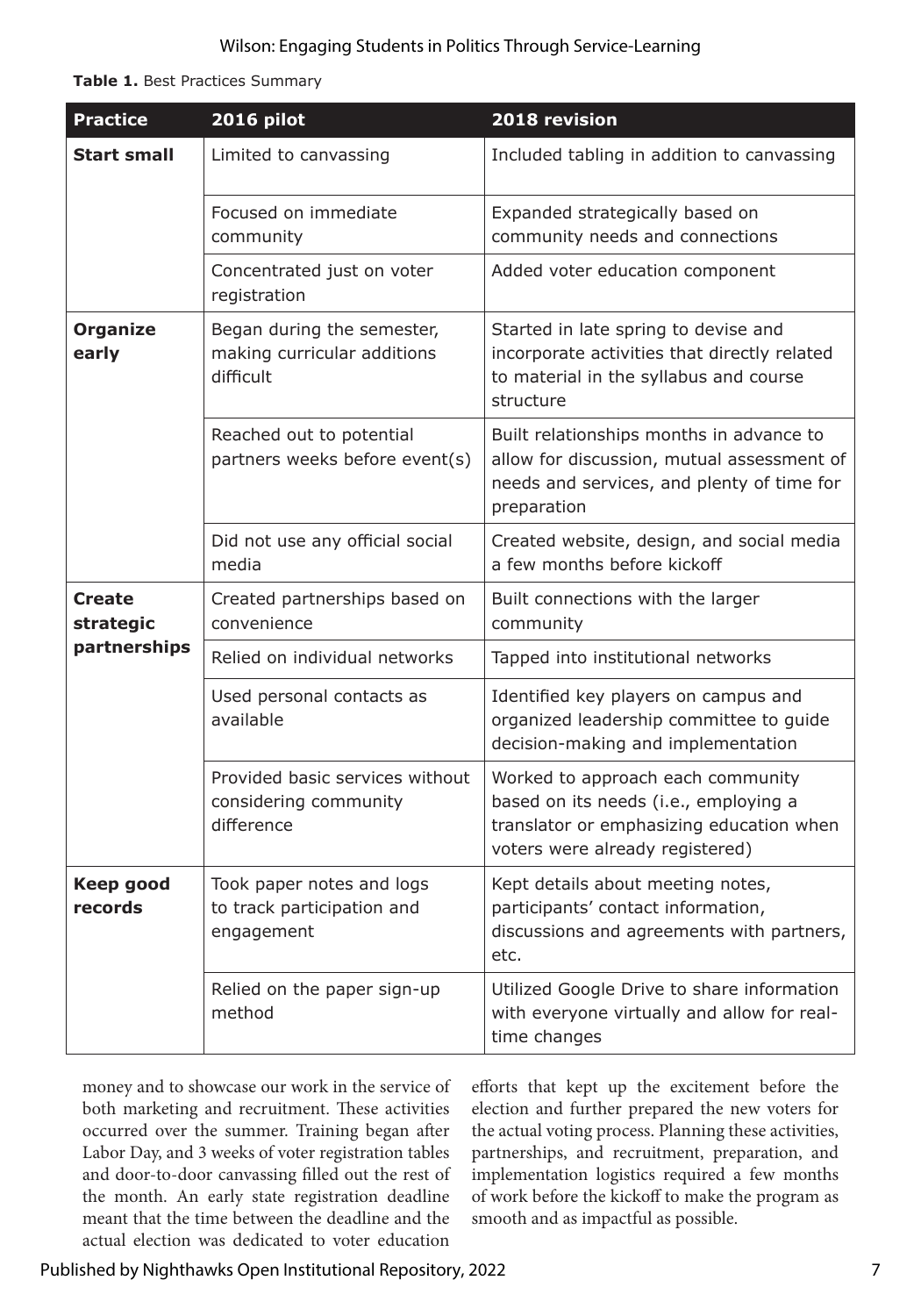#### *Create Strategic Partnerships*

Partnerships on campus as well as in the community are essential for a successful voter registration drive, and "UIndyVotes!" improved its quality and breadth of outreach when it included other organizations and groups in the effort. Rather than having one primary leader, a committee was organized to include leadership from key areas across campus (including the Student Affairs Office, the Office for Service Learning and Community Partnerships, advisors and student presidents from the College Democrats and College Republicans, a faculty representative, and a staff representative). Members of the committee brought different strengths and ideas to the table and were able to focus their individual efforts on key activities matching their interests. The diverse leadership committee was also able to widen recruitment efforts beyond just political science students and into other groups of students on campus interested in the program's mission.

Additionally, off-campus partnerships focused on community voter outreach were identified based on need and potential for impact. These partnerships incorporated mutual respect, shared goals, and power in line with the standards set by Strand et al. (2003b). Though the community partners declined to participate via the leadership committee because of the necessary time commitment, the leadership from all involved organizations still communicated regularly to ensure that the project was addressing needs and was beneficial to everyone involved. Partnerships in neighborhoods adjacent to the school were identified based on which populations would most benefit, including people living in public housing, seniors, and more recently naturalized Americans. Each community exhibited unique needs that were voiced by community leaders, which the project then addressed to make the experience as successful for each group as possible. Following Megivern's (2010) conception of justice-based service-learning—the idea that students should respond to community needs without prescribed assumptions—[project name] created fliers with voting locations, directions, and polling hour reminders in the public housing neighborhoods, as many residents were already registered to vote but were interested in more information about how to do so. In the neighborhood with a large Burmese American population, bilingual students accompanied each canvassing group to eliminate the language gap as a barrier to discussion. These relationships required fostering goodwill by

attending neighborhood meetings, passing out flyers explaining the drive, and meeting with key leaders within the community. The effort was well worth the investment.

This investment in partner communities was evident in the wake of the program's reorganization due to the COVID-19 pandemic in 2020. Though some public health restrictions and institutional policies prevented the program from working directly with some community partners (i.e., door-to-door canvassing was paused as a safety precaution), the program nonetheless reiterated its commitment to the communities by continuing to meet and work with them, ensuring them that the pause in canvassing was only temporary and that the program still valued their partnership and wanted to resume work when it became possible.

#### *Keep Good Records*

Maintaining records of all activities, contact information, receipts, and expenditures is vital to running an efficient voter registration drive. Because communicating information regularly is a necessary part of the organization, having a full list of participants' contact information, including contact information for community partners, makes communication easier and more consistent. Funding from grants or internal sources requires fastidious tracking of receipts, expenditures, and sales tax; maintaining a shared document with anyone responsible for purchasing can keep everyone on the same page with the budget. Document-sharing platforms (such as Google Workspace) are also helpful in providing resources to participants. [project name] used a survey on Google Forms to collect T-shirt orders, a spreadsheet on Google Sheets to keep track of participants and their contact information, and multiple Google Docs with helpful tips about interacting with voters and information used in those interactions (such as deadlines, locations, and phone numbers/websites of other sources). Utilizing shared resources such as Google Workspace, which allows multiple users to access and instantaneously change information, can be particularly beneficial when plans have to change, as happened frequently in the 2020 election cycle.

#### **Discussion and Conclusion**

This case study focused on the organization of a voter registration drive, ways to enhance and improve efforts, and best practices learned to make the most of this work. Comparing the initial 2016 pilot to the revised 2018 program reveals important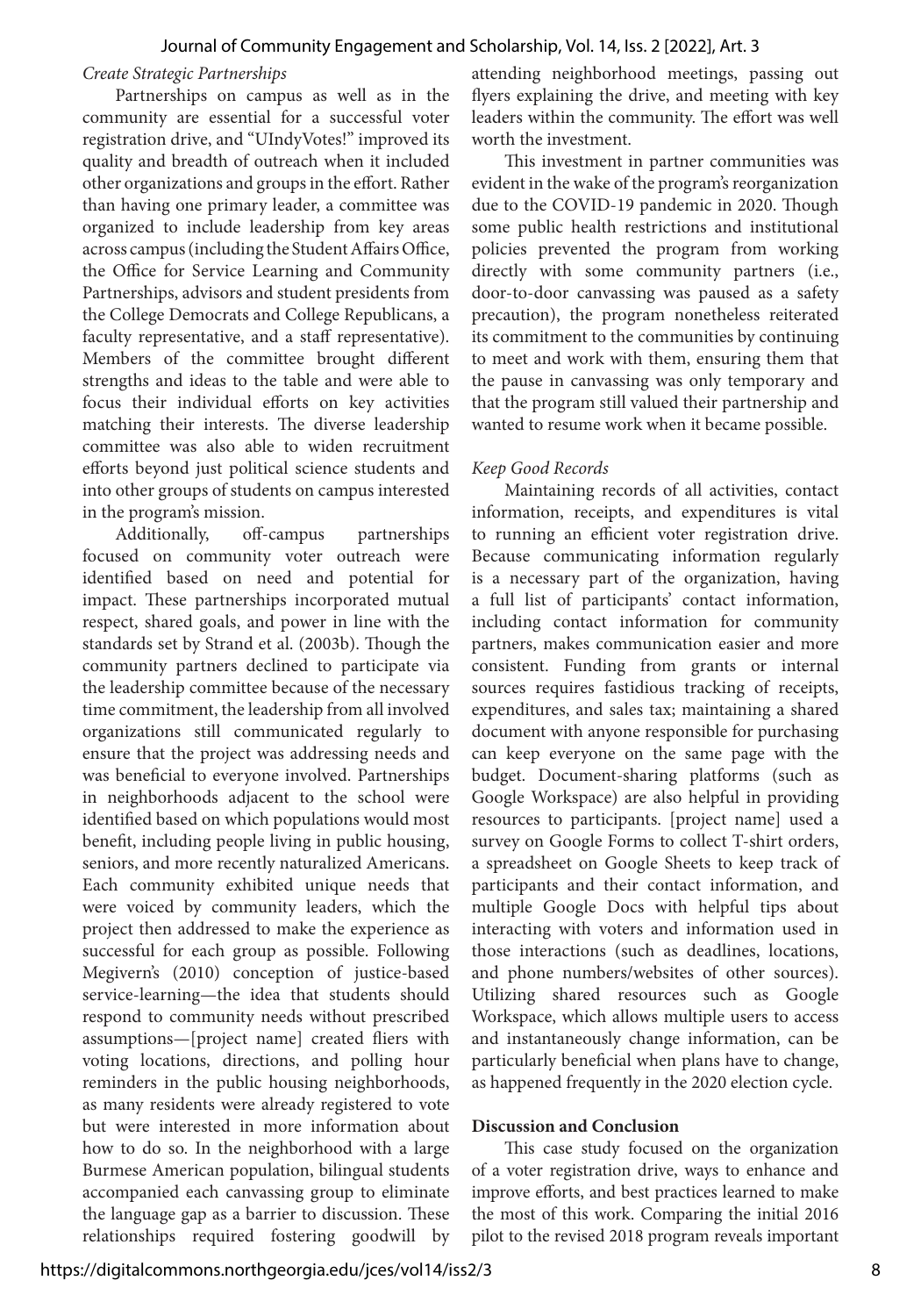#### Wilson: Engaging Students in Politics Through Service-Learning

lessons about creating partnerships, creatively seeking resources, and thoughtfully planning before execution. Even when larger circumstances—such as the pandemic that coincided with the 2020 election cycle—require major shifts in approach, a program's partners, resources, and planning remain critical components in producing a successful outcome.

The improvements incorporated in the 2018 program yielded promising results: 1,014 prospective voters were reached and 81 new voters were registered. Many of the voters reached were able to confirm and/or update their registration through the mobile secretary of state app on the iPads; while these interactions did not result in "new" voter registrations, they were very well received and played an important role in voter preparation and education before the election. The participants shared positive feedback from their experience as well, and many students noted their surprise at how enjoyable and effective the drive was. One student observed in his critical engagement exercise reflection for the course:

I was surprised by how interactive the experience was…. I was able to engage with way more people than I thought I would, which made the experience more fun. It wasn't just sitting at a table like I expected, I was very active.

Another student expressed similar surprise: "With my expectations I thought a lot of people would have not been interested but surprisingly we reached more people than I thought. I actually enjoyed pulling up people's polling places so they knew exactly where to go!"

Despite thoughtful improvement, opportunities for growth still exist and were incorporated in the 2020 iteration of the program. Using technology and new modes of outreach particularly important in the 2020 cycle, when in-person contact was extremely limited—both required creative thinking and flexibility and provided new opportunities to connect with voters. Though the circumstances of the 2020 voter registration drive were undoubtedly more challenging, they also encouraged creative approaches and adaptable methods. Integrating technology to make the process more accessible will remain a part of the program's approach long after the pandemic has ended.

Measuring impact in a voter registration drive is challenging, but doing so in a more precise manner will help to ascertain the program's effectiveness. Currently, the numbers are selfreported by students and organized by the student project coordinator. Considering the level of impact (how many students and community members attend multiple events) is also important and requires more strategic organization and tracking. Additional training in recording practices will be added so that students can be more consistent and accurate in tracking voter interactions, updated registrations, and new registrations. Finally, by continuing to maintain current partnerships and cultivating new ones, the program can ensure that it is able to achieve its mission of reaching students and community members in an effective and efficient way. Current community partnerships will continue, with the goal of pursuing additional activities developed in collaboration with partners and students to further improve outcomes.

This case study's analysis of changes in how the drive was organized and implemented can promote understanding of how a similar effort could be organized elsewhere. Though the lessons learned in this case study derive specifically from the comparison of [project name] in 2016 and 2018, the best practices recommended here are applicable to many institutions and offer easy guidelines for practitioners who may be considering beginning a voter registration drive on their own college campuses. Creating a servicelearning project that connects politics with the community in a productive way can be difficult, but using a voter registration drive to encourage participation in democracy and voter literacy and engagement proves to be one way that colleges can respond to this challenge.

#### **References**

Anft, M. (2018, January 7). How colleges ignite civic engagement. *The Chronicle of Higher Education*. https://civic.miami.edu/\_assets/pdf/engagedscholarship/publications/How-Colleges-Ignite-Civic-Engagement—The-Chronicle-of-Higher-Education.pdf

Ask Every Student. (n.d.). *The* Ask Every Student *toolkit.* https://www.studentvoting.org/toolkit

Astin, A.W., Vogelgesang, L.J., Ikeda, E.K., & Yee, J.A. (2000, January). *How service learning affects students*. Higher Education Research Institute. https:// www.heri.ucla.edu/PDFs/HSLAS/HSLAS.PDF

Barnett, L. (2018). Service-learning as a tool for increasing political efficacy and civic engagement at a Hispanic-serving institution. *Citizenship, Social and Economic Education*, *17*(3), 151–167. https://doi.org/10.1177/2047173418809707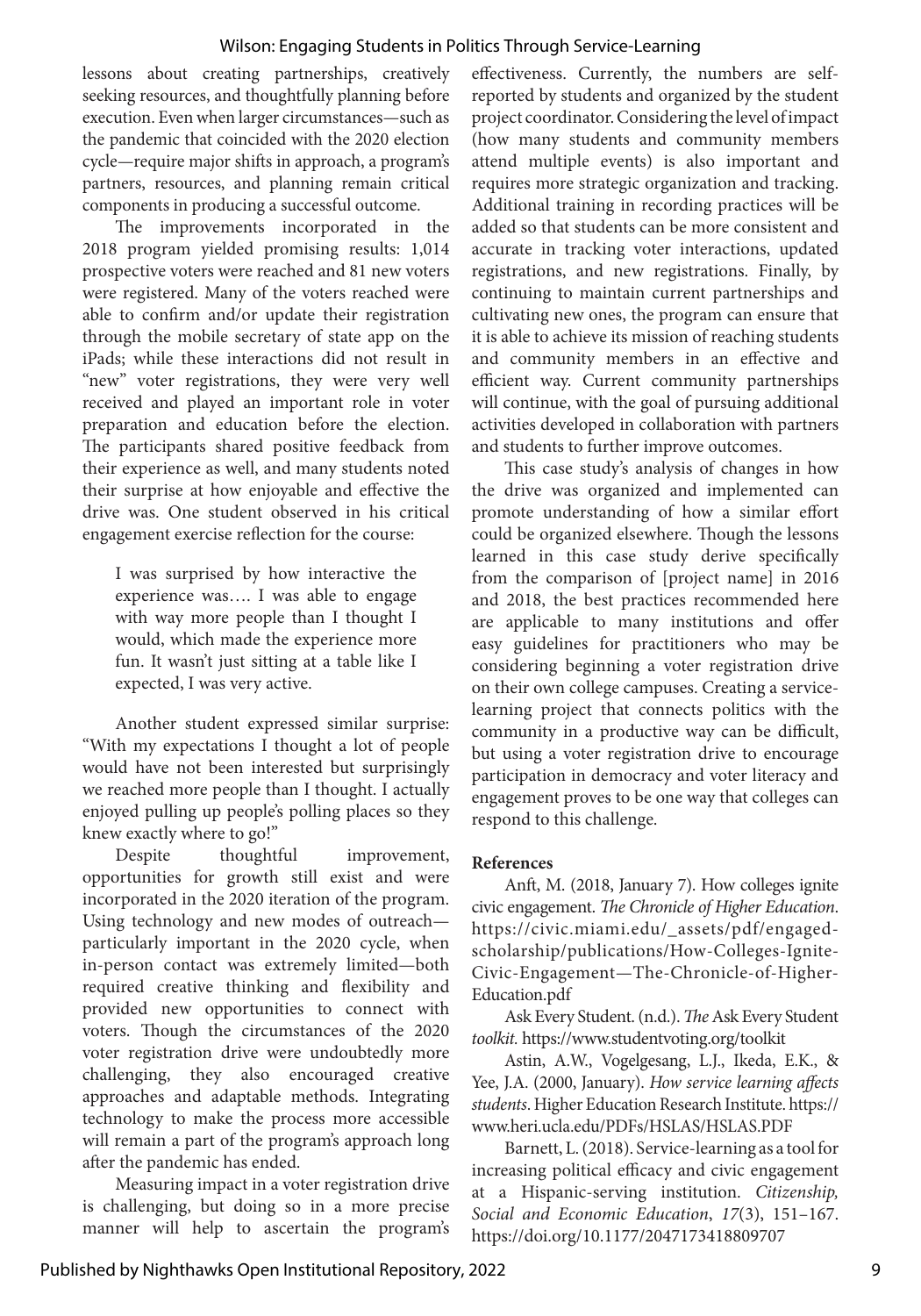#### Journal of Community Engagement and Scholarship, Vol. 14, Iss. 2 [2022], Art. 3

Battistoni, R.M. (2000). Service-learning and civic education. In S. Mann & J.J. Patrick (Eds.), *Education for civic engagement in democracy: Service learning and other promising practices* (pp. 29–44). ERIC Clearinghouse for Social Studies/ Social Science Education. https://files.eric.ed.gov/ fulltext/ED447065.pdf

Battistoni, R.M. (2002). *Civic engagement across the curriculum: A resource book for servicelearning faculty in all disciplines*. Campus Compact.

Bennion, E.A., & Michelson, M.R. (2018, September 18). How to get more college students to vote. *The Washington Post*. https://www. washingtonpost.com/news/monkey-cage/ wp/2018/09/18/how-to-get-more-young-peopleto-vote/

Bringle, R.G., & Hatcher, J.A. (1995). A servicelearning curriculum for faculty. *Michigan Journal of Community Service Learning*, *2*, 112–122. http:// hdl.handle.net/2027/spo.3239521.0002.111

Bringle, R.G., & Hatcher, J.A. (2009). Innovative practices in service-learning and curricular engagement. *New Directions for Higher Education*, *2009*(147), 37–46. https://doi. org/10.1002/he.356

Butin, D.W. (2006). The limits of servicelearning in higher education. *The Review of Higher Education*, *29*(4), 473–498. https:// digitalcommons.unomaha.edu/slcehighered/15

Cain, B.E., & McCue, K. (1985). The efficacy of registration drives. *The Journal of Politics*, *47*(4), 1221–1230. https://doi.org/10.2307/2130816

Campus Election Engagement Project. (n.d.). *Candidate, issue, and primary guides*. Civic Influencers. https://campuselect.org/votereducation/candidate-issue-guides/

Campus Vote Project. (n.d.). *Resources*. https:// www.campusvoteproject.org/resources

Civic Nation. (n.d.). *Resource hub*. ALL IN: Campus Democracy Challenge. https:// allinchallenge.org/resource-hub/

Eyler, J., Giles, D.E., Jr., & Braxton, J. (1997). The impact of service-learning on college students. *Michigan Journal of Community Service Learning*, *4*(1), 5–15. http://hdl.handle.net/2027/ spo.3239521.0004.101

Furco, A. (1996). Service-learning: A balanced approach to experiential education. In B. Taylor & Corporation for National Service (Eds.), *Expanding boundaries: Serving and learning* (pp. 2–6). Corporation for National Service.

Gans, C.B. (1990). A rejoinder to Piven and Cloward. *PS: Political Science and Politics*, *23*(2), 175–178. https://doi.org/10.2307/420064

Gould, J., Jamieson, K.H., Levine, P., McConnell, T., & Smith, D.B. (Eds.). (2011). *Guardian of democracy: The civic mission of schools*. Leonore Annenberg Institute for Civics of the Annenberg Public Policy Center at the University of Pennsylvania and the Campaign for the Civic Mission of Schools. https://www.carnegie.org/ publications/guardian-of-democracy-the-civicmission-of-schools/

Hanmer, M.J. (2009). *Discount voting: Voter registration reforms and their effects.* Cambridge University Press.

Hussein, F. (2017, March 18). A new wave of Burmese find refuge in Indiana. *The Indianapolis Star*. https://www.indystar.com/ story/news/2017/03/18/new-wave-burmese-findrefuge-indiana/99180550/

Hylton, M.E. (2018). The role of civic literacy and social empathy on rates of civic engagement among university students. *Journal of Higher Education Outreach and Engagement*, *22*(1), 87–106.

Kahne, J.E., & Sporte, S.E. (2008). Developing citizens: The impact of civic learning opportunities on students' commitment to civic participation. *American Educational Research Journal*, *45*(3), 738– 766. https://doi.org/10.3102/0002831208316951

Kasdan, D. (2012). *State restrictions on voter registration drives*. Brennan Center for Justice. https://www.brennancenter.org/ourwork/research-reports/state-restrictions-voterregistration-drives

Knack, S. (2001). Election-day registration: The second wave. *American Politics Quarterly*, *29*(1), 65–78. https://doi. org/10.1177/1532673X01029001005

Markus, G.B., Howard, J.P.F., & King, D.C. (1993). Integrating community service and classroom instruction enhances learning: Results from an experiment. *Educational Evaluation and Policy Analysis*, *15*(4), 410–419. https://doi. org/10.2307/1164538

Martinez, M.D., & Hill, D. (1999). Did motor voter work? *American Politics Quarterly*, *27*(3), 296–315. https://doi. org/10.1177/1532673X99027003002

Marullo, S., & Edwards, B. (2000). From charity to justice: The potential of universitycommunity collaboration for social change. *American Behavioral Scientist*, *43*(5), 895–912. https://doi.org/10.1177/00027640021955540

Megivern, L.E. (2010). Political, not partisan: Service-learning as social justice education. *The Vermont Connection*, *31*(1), Article 8. https:// scholarworks.uvm.edu/tvc/vol31/iss1/8